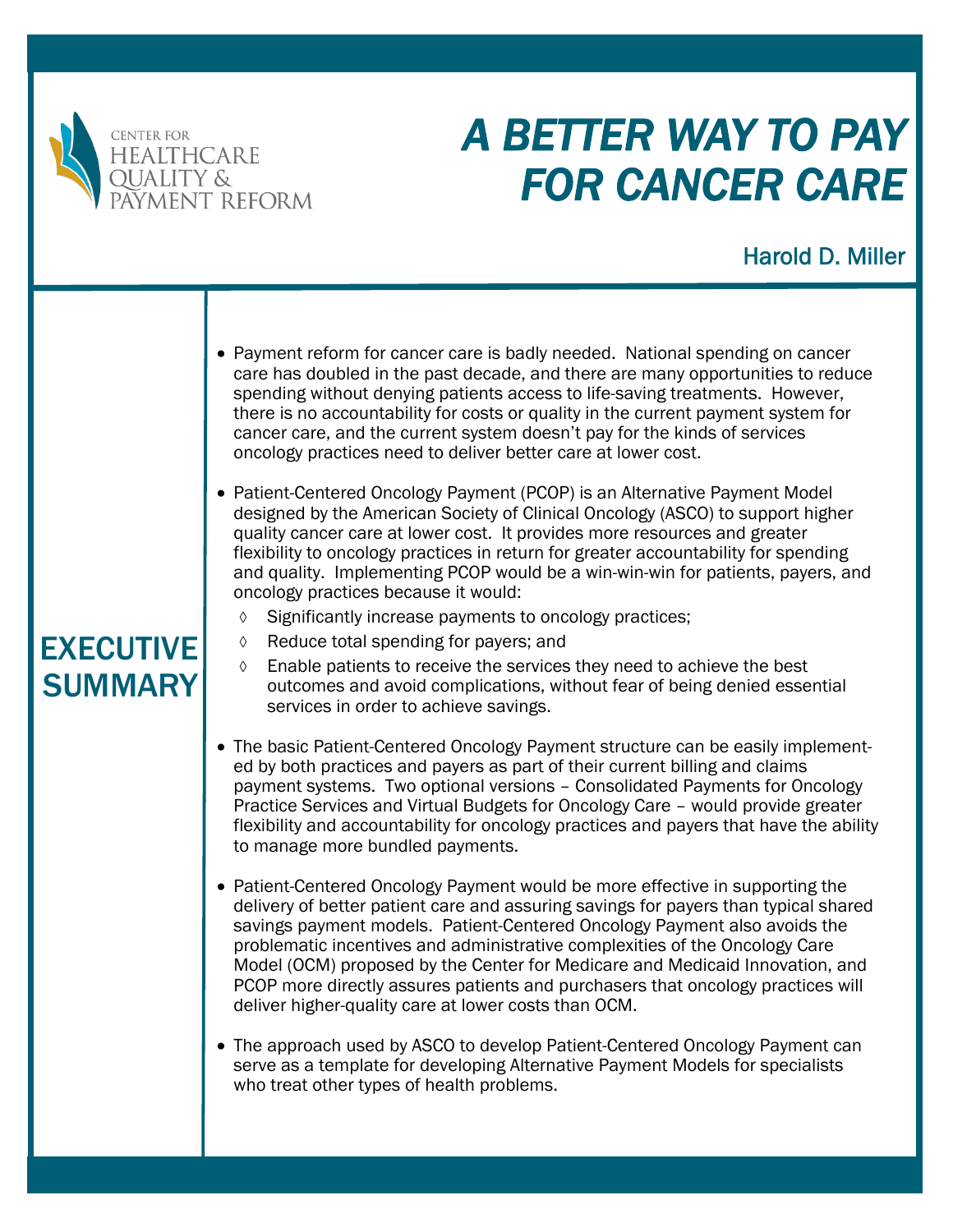# The Need for Meaningful Payment Reform for Specialty Care

There is widespread agreement that better ways of paying for health care are needed in order to improve quality and control costs. In January 2015, the Obama Administration announced a goal of moving 50% of Medicare payments to "Alternative Payment Models" by the end of 2018. In April 2015, Congress passed legislation authorizing higher payments for physicians who participate in Alternative Payment Models.

To date, however, most Alternative Payment Models have focused on primary care and on hospital-based procedures, with little attention to improving the payment systems used for services delivered by the majority of specialists. Moreover, most "payment reforms" to date have failed to actually change the fundamental way in which healthcare providers are paid. Most of the shared savings and value-based payment programs that have been implemented by Medicare and commercial health plans don't actually fix the problems with the existing feefor-service payment structure that impede the delivery of higher-quality, more affordable care. Better payment models are needed for physicians in every specialty in order to improve care for all patients and to successfully control total costs.

# The Need for Payment Reform in Oncology

Cancer care is an area where true payment reform is badly needed. National spending on cancer care has doubled in the past decade and is projected to exceed \$150 billion by 2020. Although the high prices of new chemotherapy drugs is one factor driving this growth, there are many other factors that affect the cost of cancer care, and there are many opportunities to reduce spending that do not require denying patients access to lifesaving treatments. For example, many patients experience expensive hospitalizations for side effects of treatment that could have been prevented or addressed more quickly and at lower cost.<sup>1</sup> Also, studies have shown that many patients receive expensive drugs and tests that are not necessary or not appropriate.2

#### *Lack of Accountability for Costs and Quality*

From the perspective of purchasers and patients, there is no accountability for costs or quality in the current payment system for cancer care. Oncology practices that deliver low-quality care are paid exactly the same amount as practices that deliver high-quality care, oncology practices are paid for unnecessary services as

well as necessary services, and purchasers and payers are expected to pay for expensive emergency room visits, hospitalizations, and other services that could have been avoided through better care.

### *Lack of Support for High-Value Care*

From the perspective of oncology practices, the current system doesn't pay for the high-quality, appropriate care they want to deliver. Just like their colleagues in primary care, oncologists don't get paid for delivering the kinds of care management and rapid response services that could enable patients to avoid expensive hospitalizations during treatment. In addition, despite the cost and complexity of treating cancer, oncologists get paid very little for the extensive time needed to ensure an accurate diagnosis

|                                                                                                                                              | <b>SERVICES ONCOLOGY</b><br><b>PRACTICES DELIVER</b>                                                                                                                                                                                                                                                                                                                                                                                                                                                                                                                                                                                                                                                                                                                                                                                                                                                                                  | <b>PAYMENTS ONCOLOGY</b><br><b>PRACTICES RECEIVE</b><br><b>UNDER FEE-FOR-SERVICE</b>                                                                                                                                                                                |
|----------------------------------------------------------------------------------------------------------------------------------------------|---------------------------------------------------------------------------------------------------------------------------------------------------------------------------------------------------------------------------------------------------------------------------------------------------------------------------------------------------------------------------------------------------------------------------------------------------------------------------------------------------------------------------------------------------------------------------------------------------------------------------------------------------------------------------------------------------------------------------------------------------------------------------------------------------------------------------------------------------------------------------------------------------------------------------------------|---------------------------------------------------------------------------------------------------------------------------------------------------------------------------------------------------------------------------------------------------------------------|
| ٠<br>$\bullet$<br>$\bullet$<br>٠<br>$\bullet$                                                                                                | Review tests & pathology<br>reports<br>Determine type and stage of<br>cancer<br>Identify and evaluate<br>treatment options<br>Identify clinical trial options<br>Discuss treatment options<br>with patient and family<br>Develop plan of care<br>Coordinate care with other<br>physicians and providers<br>Educate patient about<br>treatment                                                                                                                                                                                                                                                                                                                                                                                                                                                                                                                                                                                         | Payments for<br>$\bullet$<br>face-to-face visits with<br>physicians<br>Payments to administer<br>infusions and injections<br>of chemotherapy and<br>other drugs<br>Payments for the cost of<br>٠<br>drugs purchased and<br>administered by the<br>oncology practice |
| ٠<br>٠<br>$\bullet$<br>٠<br>$\bullet$<br>$\bullet$<br>٠<br>$\bullet$<br>٠<br>٠<br>$\bullet$<br>٠<br>$\bullet$<br>٠<br>$\bullet$<br>$\bullet$ | Provide education to family<br>Provide genetic counseling<br>Provide psychological<br>counseling<br>Provide nutrition counseling<br>Provide financial counseling<br>Determine insurance<br>coverage<br>Obtain pre-authorization<br>approvals<br>Document information in<br>health records<br>Prescribe oral drugs<br>Administer IV therapy<br>Purchase and maintain in-<br>ventory of drugs<br>Order tests<br>Review test results<br>Evaluate patient progress<br>Meet with patient to discuss<br>progress<br>Answer calls from patients<br>Call patients at home to as-<br>sess medication adherence<br>and identify problems<br>Respond when patients<br>experience complications<br>Manage patients' pain<br>Keep detailed records for<br>clinical trials<br>Discuss end-of-life planning<br>with patient<br>Develop a survivorship or<br>end-of-life plan<br>Respond to post-treatment<br>complications<br>Supervise hospice care | (No payments are made<br>for services delivered by<br>nurses, social workers,<br>financial counselors, etc.)<br>(No payments are made<br>for time spent by physi-<br>cians on phone calls with<br>patients and other physi-<br>cians, etc.)                         |
|                                                                                                                                              | Bill insurance companies<br>Collect required cost-sharing                                                                                                                                                                                                                                                                                                                                                                                                                                                                                                                                                                                                                                                                                                                                                                                                                                                                             |                                                                                                                                                                                                                                                                     |

from patients

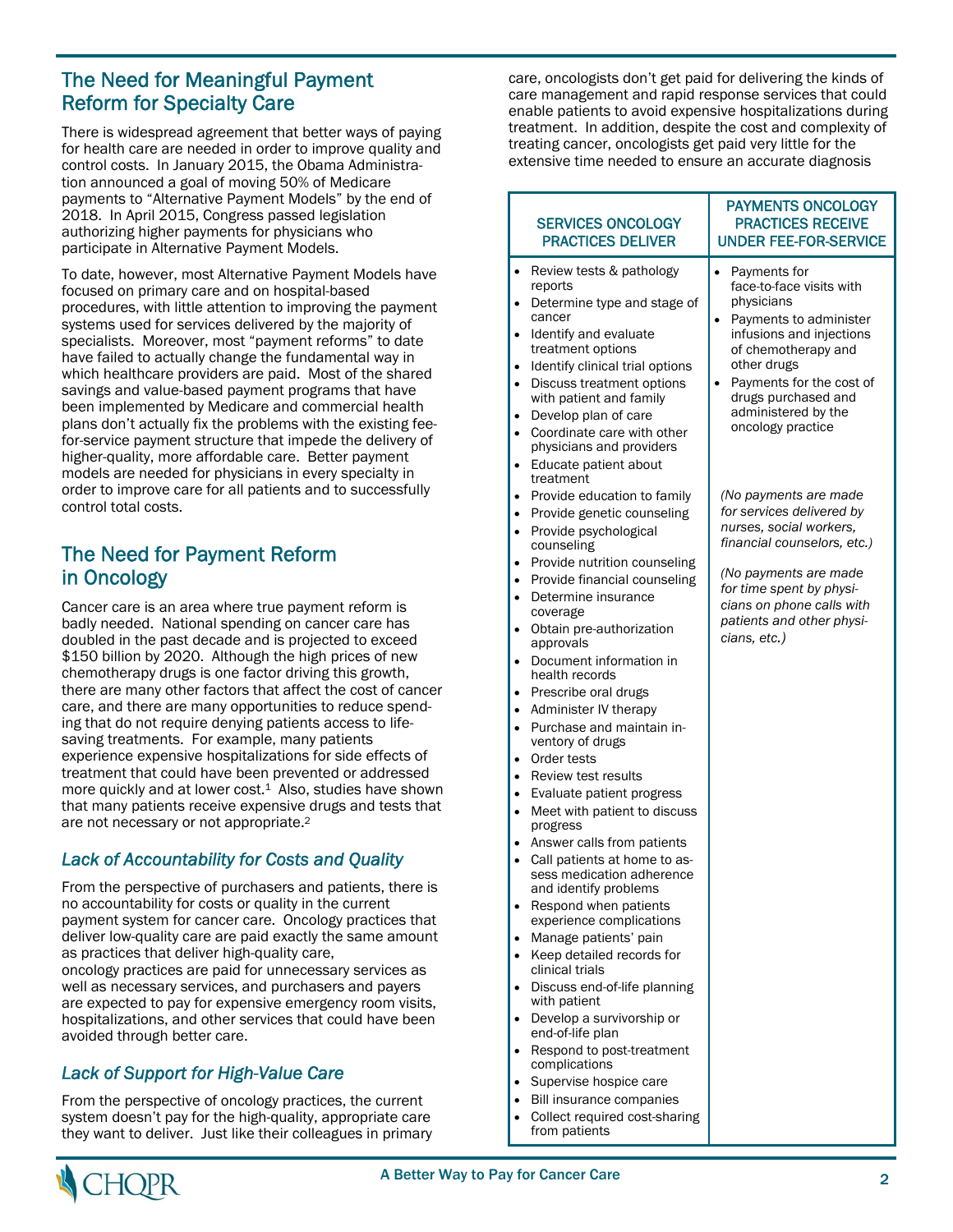and to identify the right treatments, and oncology practices don't get paid at all to provide the wide range of education, counselling, and support services patients need when trying to cope with the burdens of cancer and when making tough decisions about what type of treatment to pursue.

These gaps in payment are huge – data from the National Practice Benchmark for Oncology<sup>3</sup> indicate that current fee-for-service payments only cover 2/3 of the costs of the services that oncology practices provide. Oncology practices are currently being forced to subsidize the costs of their key patient services through the margins they receive for purchasing drugs and providing ancillary services, and inadequate payment makes it impossible for them to provide intensive care management and other services that would improve patient care and reduce overall spending. Moreover, the payments that practices do receive are heavily weighted toward delivery of infused chemotherapy, which makes the gaps between payments and costs even larger during the crucial diagnosis and treatment planning stage, for patients receiving oral chemotherapy regimens, and for the services patients need for good survivorship and end-of-life care after treatment ends.

Accountable Care Organizations and other efforts to control the total costs of care will not be successful without a strategy for addressing the costs of cancer care, and that will require better ways to pay oncology practices for the services they deliver.

# A Better Way to Pay for Cancer Care

To address these problems, the American Society of Clinical Oncology (ASCO) has developed an Alternative Payment Model that is designed to support high-value care for patients with cancer. Patient-Centered Oncology Payment (PCOP)<sup>4</sup> represents genuine payment reform, rather than just pay-for-performance or shared savings tweaks to the current fee structure. PCOP was developed by practicing physicians who know what the barriers are in the current payment system, who know what they could achieve in terms of higher quality and lower costs if those barriers were removed, and who are willing to take accountability for the aspects of costs and quality they can control in return for a payment system that supports the care they want to deliver.

#### *Incorporating the Four Building Blocks of Successful Payment Reform*

The PCOP payment system contains all of the four building blocks that are essential to successful payment reform:5

- **Flexibility in Care Delivery.** Under Patient-Centered Oncology Payment, oncology practices will receive four new bundled payments that provide the flexibility to pay for services whether they are delivered by physicians or non-physicians and whether they are delivered electronically, in the home, or in a physician's office.
- Appropriate Accountability for Spending. Under PCOP, oncology practices would take accountability for helping their patients avoid the need for emergency room visits or hospitalizations during cancer treatment, and they would also be accountable for following accepted guidelines for appropriate treatments and tests.



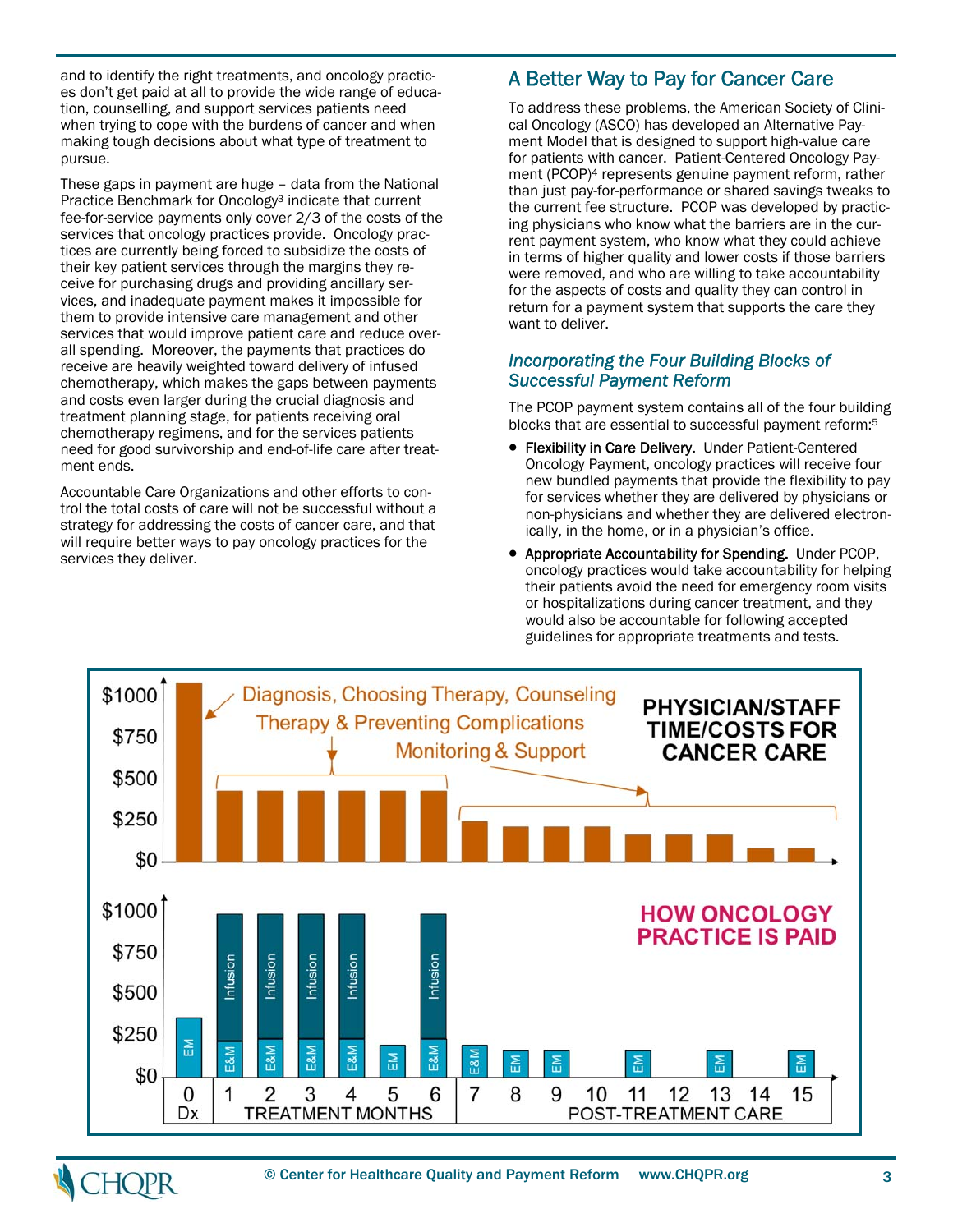- Appropriate Accountability for Quality. Under PCOP, oncology practices would also be accountable for delivering high-quality care to their patients, as determined by a range of quality measures specific to the kind of care each patient needs.
- Adequacy of Payment. Under PCOP, oncology practices would receive significant increases in payment, both to fill the big gaps that exist today between payments and the costs of services oncology practices currently deliver and to allow the addition of new services designed to improve care for patients and avoid unnecessary spending. Under PCOP, payments to oncology practices would be higher at the times when patients need more services.

#### *Creating a Win-Win-Win for Patients, Payers, and Oncology Practices*

ASCO has done analyses demonstrating that PCOP will be a win-win-win for patients, payers, and oncology practices:

• Higher payments for oncology practices. In total, the proposed new payments to practices under PCOP would represent an approximately 50% increase in revenues for oncology practices compared to what they currently receive from fees for office visits and drug infusions during the treatment process. Although a 50% increase in payments to practices may sound unaffordably large, the current payments to oncology practices represent less than 10% of total spending during chemotherapy treatment, so a 50% increase in *payment for the oncology practice's services* represents less than a 5% increase in *total spending*. Increases of that magnitude are needed to both fill the

large current gaps in payment and also enable oncology practices to provide the additional services cancer patients need.

- Net savings for payers. The savings achieved for payers through better care delivery would more than offset the increased payments to practices. For example, spending on emergency room visits and hospitalizations represents more than 10% of total spending during chemotherapy treatment, and oncology practices that have received additional payments have shown they can reduce ER visits and hospitalizations as much as 50% or more by providing more intensive care management and triage services for patients.<sup>6</sup> In addition, since studies have shown that a number of tests and non-chemotherapy drugs are being overused, following appropriate use criteria would also create significant savings.<sup>7</sup> ASCO has estimated that even with higher payments to practices, payers should expect to see spending during chemotherapy treatment decrease by at least 4% if all oncology practices are paid using PCOP.
- Better services and outcomes for patients. PCOP's higher payments are specifically designed to ensure that patients can receive important services that are not supported by current fee-for-service payments. Because PCOP's accountability components are focused on reducing services that are undesirable for patients (e.g., hospitalizations due to complications of treatment) or unnecessary (e.g., duplicative or unnecessary tests), patients would not need to worry that savings are being generated at the expense of quality care.



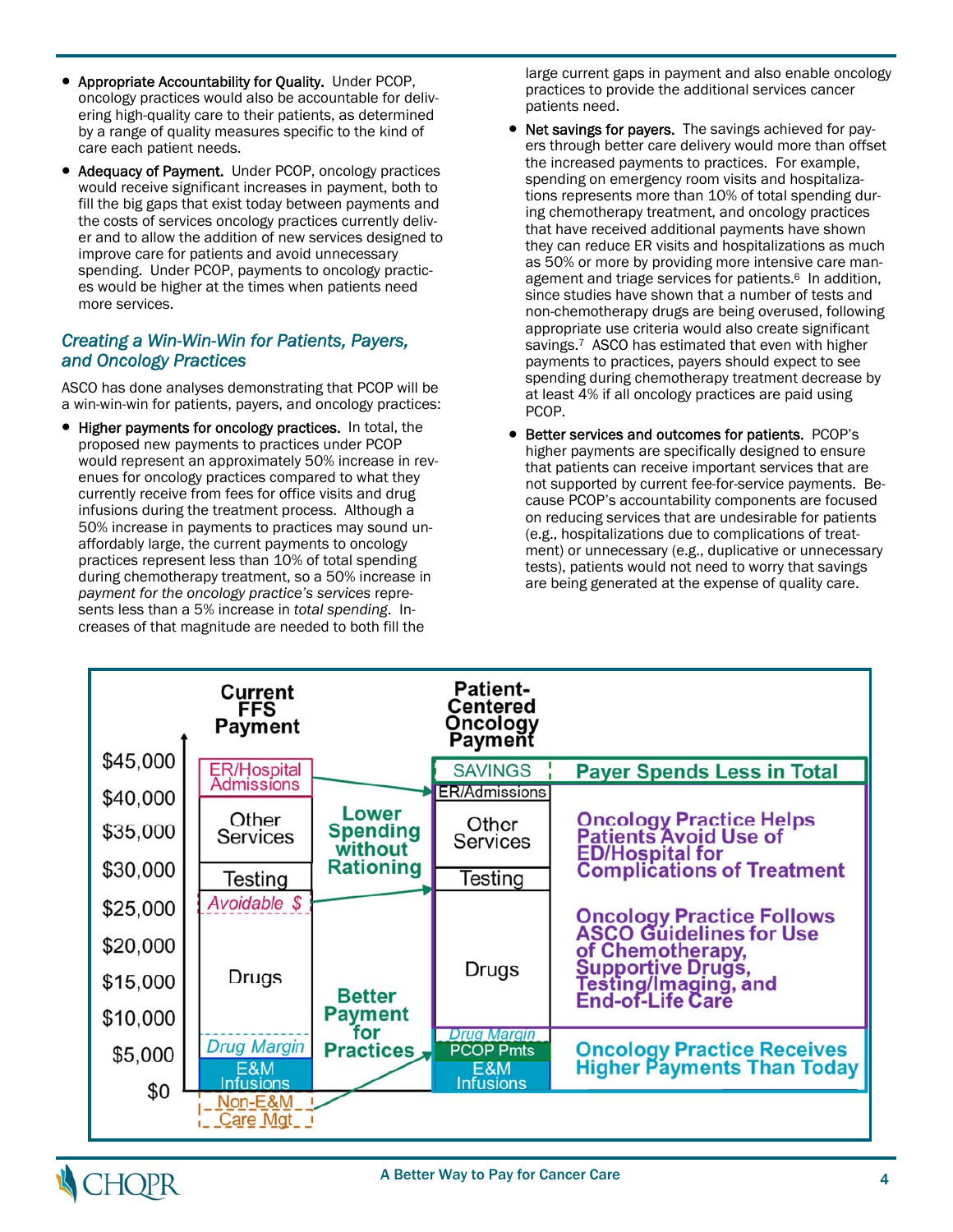# Three Options Instead of a One-Size-Fits-All Solution, and a Transition Path to the Future

The physicians involved in designing PCOP recognized that oncology practices differ in their capabilities for managing more flexible and accountable payments. So PCOP includes a basic payment model that any practice and payer can implement as well as two more advanced options:

- Patient-Centered Oncology Payment. The basic PCOP model fills the gaps in current fee-for-service payments by adding four new billing codes (New Patient Treatment Planning, Care Management During Treatment, Care Management During Active Monitoring, and Participation in Clinical Trials) to the current fee-forservice billing codes used to pay oncology practices. Unlike traditional narrowly-defined billing codes, each new code is intended to cover a range of services during a month of oncology care, but the new codes can still be easily implemented in any practice's billing system and any payer's claims payment system. In return for the additional payments, the oncology practice would take accountability for delivering high-quality, evidence-based care in four ways:
	- Avoiding emergency department visits and hospital admissions for complications of cancer treatment;
	- Following evidence-based guidelines for appropriate use of drugs, laboratory tests, and imaging;
	- Following evidence-based guidelines for high-quality end-of-life care; and
	- 4. Providing care consistent with nationally-recognized standards of quality.
- Consolidated Payments for Oncology Practice Services. One optional approach under PCOP would bundle the new billing codes with existing billing codes. The complex system of more than 50 billing codes that is used to pay oncology practices today would be replaced by fewer than a dozen billing codes. The new bundled payments would better match payments to patient needs and give oncology practices more flexibility to deliver high-value care, while also increasing practices' accountability for controlling the total costs of the services they deliver.
- Virtual Budgets for Oncology Care. A second optional approach would go even further by creating virtual monthly budgets covering both the costs of the oncology practice's own services and other services such as hospitalizations, tests, and drugs. This would give oncologists the flexibility to customize a wide range of services to patient needs in order to achieve the best treatment outcomes at the lowest cost.

Not only will multiple options make it easier for a broad range of practices to participate in PCOP, they create a pathway that practices could use to transition to more flexible and accountable payment models over time.

The full details on each of the PCOP payment models are described in *Patient-Centered Oncology Payment: Payment Reform to Support Higher Quality, More Affordable Cancer Care*, which is available from ASCO.8



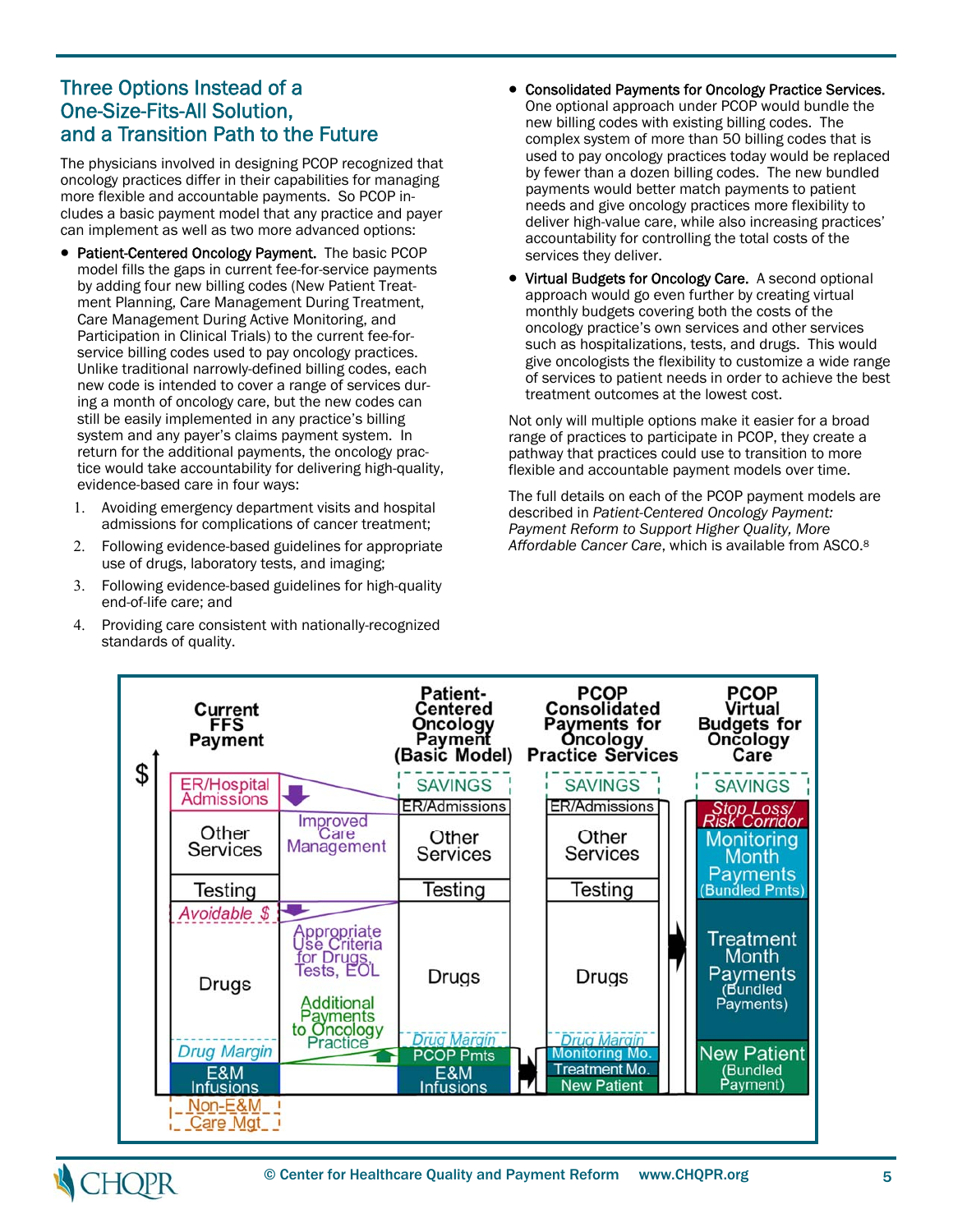# PCOP vs. Shared Savings

Would "shared savings" achieve similar results in a simpler way? For several years, policy-makers and payers have been led to believe that shared savings arrangements represent a quick and easy way to fix the payment system. But because the shared savings approach doesn't actually change the underlying payment system, it doesn't remove the barriers to better care that the payment system creates. This is a major reason why the Medicare shared savings program has had such a limited impact. Moreover, shared savings adds new undesirable incentives on top of the undesirable incentives that already exist in fee-for-service payment:

- Under typical shared savings models, an oncology practice would only receive higher payments to support improved care management for patients if the practice can first reduce spending. Under PCOP, oncology practices would receive adequate payment to cover the costs of high-value patient services regardless of how much the practice is able to reduce total spending.
- Under shared savings models, purchasers have no assurance that costs will be lower or that quality will improve, and there is no penalty for providers if inappropriate or low-quality care is delivered. Under PCOP, oncology practices explicitly take accountability for delivering appropriate, high-quality care and for controlling avoidable costs.
- Practices that are already prescribing tests and treatments appropriately and already successfully helping patients avoid hospitalizations will receive little or no additional revenue under shared savings programs. That's because they will have fewer opportunities to create new "savings" beyond what they have already been saving for patients and payers. Under PCOP, high performing practices would be recognized for what they have already done and they would receive the resources they need to maintain that level of performance in the future.
- Under shared savings models, practices that have been ordering unnecessary services or failing to manage patient symptoms effectively would receive higher payments than practices that had already been delivering high-quality, efficient care. Under PCOP, practices that

have been delivering care inefficiently or inappropriately would be paid the same as other practices but would be expected to change care in ways that will return significant savings to payers.

- Under shared savings models, oncology practices could achieve savings by stinting on patient care as well as by reducing unnecessary care, whereas under PCOP, patients are protected because all savings are generated by delivery of more appropriate and effective care.
- Finally, under shared savings models, oncology practices are placed at risk for costs they cannot control and for random variation in spending. In contrast, under PCOP, oncology practices are only held accountable for services and costs they can control.

# Medicare's Oncology Care Model

In February 2015, the Center for Medicare and Medicaid Innovation (CMMI) announced a demonstration payment reform project called the Oncology Care Model (OCM).9 At first glance, OCM appears similar to PCOP because OCM also provides large, flexible new monthly payments to oncology practices. However, the other aspects of OCM are very different from PCOP and very problematic for patients, oncology practices, and purchasers.10

• Significant Financial Risk for Oncology Practices in **OCM.** The central part of OCM is a shared savings program with significant downside risk for the oncology practice. If an oncology practice fails to reduce total healthcare spending for its patients by at least 4% within 3 years, it will lose the new flexible payments completely, which could create a significant deficit for a practice that had been using the new payments to support expanded services. Alternatively, the practice could choose a lower savings target of 2.75% if it also agrees to cover increases in total spending on its patients. However, nine times as much is spent on drugs, tests, hospitalizations and other services to cancer patients during treatment as the oncology practice receives in fee-for-service payments for the services it delivers. This means that if the practice had to pay for even a 1% increase in total spending, the practice could be faced with a budget deficit of 10% or more.

| <b>SHARED SAVINGS</b><br><b>PAYMENT MODELS</b>                                                                 | <b>PATIENT-CENTERED</b><br><b>ONCOLOGY PAYMENT</b>                                                                  |
|----------------------------------------------------------------------------------------------------------------|---------------------------------------------------------------------------------------------------------------------|
| • Oncology practices only receive higher payment for im-<br>proved care management if they can reduce spending | • Oncology practices receive adequate payment in return<br>for delivering high-value patient care services          |
| • No guarantee of any savings for patients or purchasers                                                       | • Accountability for delivering high-value care assures sav-                                                        |
| • Already efficient practices receive little or no additional                                                  | ings for purchasers                                                                                                 |
| revenue and may be forced out of business                                                                      | • Already efficient practices receive the payments they                                                             |
| • Practices that have been practicing inefficiently or inap-                                                   | need to continue delivering high quality, affordable care                                                           |
| propriately are paid more than already-efficient practices                                                     | • Practices that have been practicing inefficiently improve<br>care and generate significant savings for purchasers |
| • Practices could be rewarded for denying needed care as                                                       |                                                                                                                     |
| well as by reducing overuse                                                                                    | • Patients are protected because savings are generated by<br>delivery of appropriate care                           |
| • Practices are placed at risk for costs they cannot control                                                   |                                                                                                                     |
| and for random variation in spending                                                                           | • Practices are only accountable for services and costs they<br>can control                                         |

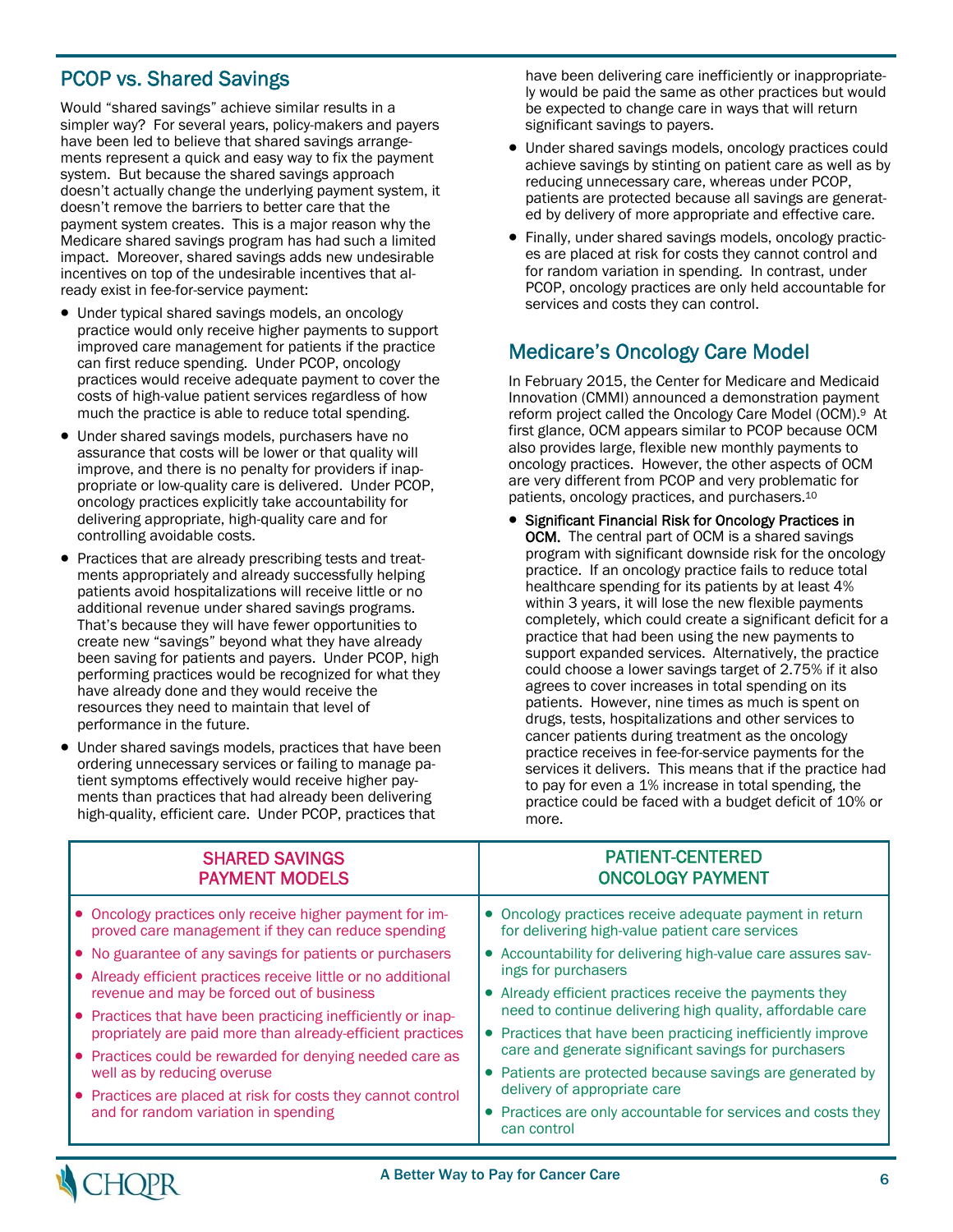- Increased Costs With No Assurance of Savings for Payers. At the same time, OCM provides no assurance that a payer's costs will decrease or that patient care will improve. Payments to practices could increase by \$960 or more per patient with no reduction in other spending since there is no requirement that spending be reduced for 3 years, and some practices will receive bonus payments beyond the basic \$960 payment due simply to random variation in costs. There is no reward for higher quality *per se* in OCM, and there is no penalty for lower quality unless savings are achieved.
- Oncology Practices at Risk for Costs They Cannot Control. CMMI has not explained how it will determine whether savings or spending increases have occurred for purposes of calculating the OCM bonuses and penalties, how it will ensure that oncology practices are not penalized if effective new drugs become available that are very expensive or if new evidence indicates that lower-cost drugs are less effective, and how it will ensure that individual practices are not penalized if they have patients with more complex or expensive-to-treat cancers. Moreover, CMMI is expecting the oncology practice to reduce spending on *all* services its patients receive, not just cancer-related services, even though most oncology practices will have little or no control over non-oncology services or their costs. Under OCM, an oncology practice that reduces spending on cancerrelated services could be penalized if the costs of nononcology services for their patients increase.
- Windfall Bonuses and Unfair Penalties. For small oncology practices, random variations in patient needs and the costs of services could cause the practice to be penalized or rewarded for reasons unrelated to the practice's efforts to deliver good care and control spending. A study conducted by the RAND Corporation for CMMI estimated that spending would decline by more than the 4% target in one out of every nine oncology practices due solely to random variation. $11$  This also implies that an equivalent proportion of practices that actually reduced spending by more than 4% would not get credit for doing so and could be terminated from the program through no fault of their own.
- Perverse Incentives to Delay Treatment and Penalties for Better Care. OCM defines both the new payments and the savings calculations in terms of a six month "episode" starting on the first day a patient receives chemotherapy. If delays in delivering treatments (e.g., due to the patient experiencing serious side effects) cause a patient to receive their final treatment seven months after treatment begins, the oncology practice would receive two payments of \$960, whereas it would only have received a single \$960 payment if all treatments had been completed in six months. Moreover, in this situation, the total spending on the patient would be divided into two six-month episodes instead of one such episode for purposes of the savings calculation, which would make it appear that the cost per episode had been cut in half and that "savings" had occurred. This creates a perverse incentive for an oncology practice to delay treatments and it penalizes those practices that are able to help patients avoid complications and receive their treatment more quickly.

 Financial Incentives to Deny Needed Treatment. Under OCM, an oncology practice would receive a financial bonus if it avoided giving patients life-saving but expensive treatments, and the proposed quality measures in OCM would not be adequate to prevent that.

In contrast to OCM, the new payments that practices would receive in Patient-Centered Oncology Payment would not be dependent on how much savings a practice is able to achieve. In PCOP, the payments would depend on whether the practice is following accepted care guidelines and helping its patients avoid hospitalizations. Under PCOP, payers and patients would know from the beginning that they would be paying only for appropriate, high-value care, rather than wondering whether any savings would be achieved or whether quality would improve. No complex calculations to determine if savings had occurred would be needed in PCOP, avoiding the administrative costs of making those calculations and avoiding the possibility of inappropriately penalizing or rewarding a practice due to random variation. Also, instead of arbitrarily defined six month "episodes," PCOP payments would be made on a monthly basis, which is more consistent with the unpredictable variability in cancer treatment.

CMMI only plans to allow 100 practices to participate in OCM and it plans to take five years to evaluate the results before a decision is made as to whether to expand the program to other practices. This will be too little too late for the hundreds of other oncology practices that are struggling to deliver good care under the problematic feefor-service payment system and for the thousands of people who develop cancer over the next several years and need high-quality, affordable care.12 Consequently, a payment model like PCOP is needed now to fill the gap.

# Lessons for Other Payment Reforms

The approach ASCO used to develop Patient-Centered Oncology Payment can serve as a template for developing Alternative Payment Models for other types of health problems. In designing a new payment model for cancer care, ASCO asked three basic questions:

- How should high quality care be delivered to patients in the most affordable way?
- What are the barriers in the current payment system that prevent physician practices from implementing that approach to delivering care?
- How can the payment system be changed to remove those barriers, without creating new problems or unnecessarily increasing the administrative burdens on physician practices?

This same approach can be used for any health condition and patient population. Designing an Alternative Payment Model in this way is far more likely to ensure the payment system supports effective patient care than blindly using a generic alternative payment model that still doesn't adequately support the services patients need.

It is possible to achieve higher quality and lower costs in services for most patient conditions if payers and providers work collaboratively to design and implement improvements in care and the payments needed to support them.